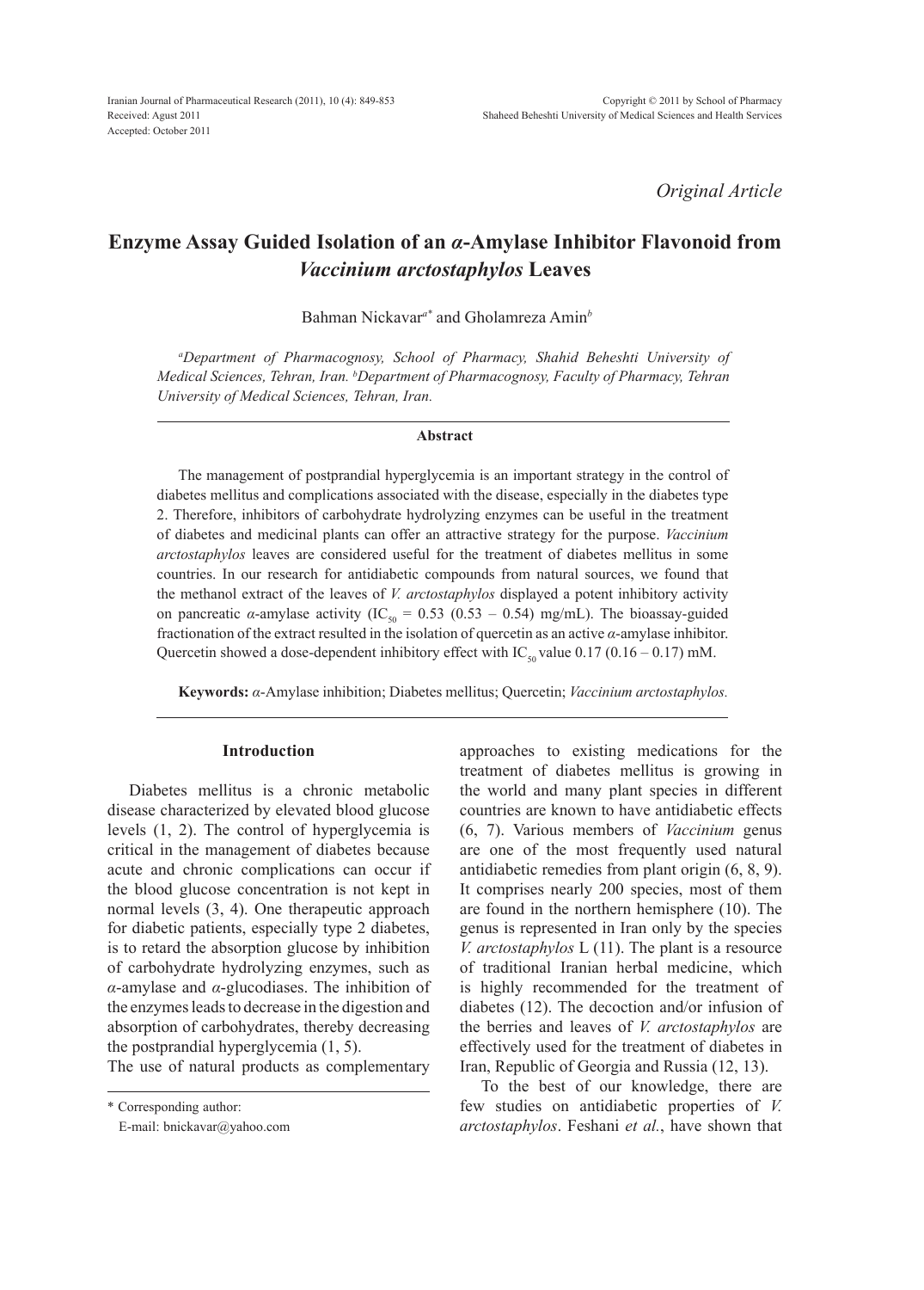| Concentration          | $_{50}$<br>$\sim$<br>Inhibition $(\frac{6}{9})^a$ | $\mathbf{r}$<br>$IC_{50}^{\ b}$ |
|------------------------|---------------------------------------------------|---------------------------------|
|                        |                                                   |                                 |
| Leaf extract $(mg/mL)$ |                                                   |                                 |
| 1.00                   | $85.13 \pm 0.84$                                  |                                 |
| 0.80                   | $75.28 \pm 1.07$                                  |                                 |
| 0.64                   | $60.62 \pm 0.90$                                  | $0.53(0.53-0.54)$ mg/mL         |
| 0.51                   | $36.87 \pm 0.91$                                  |                                 |
| 0.41                   | $19.12 \pm 0.92$                                  |                                 |
| Quercetin (mM)         |                                                   |                                 |
| 0.464                  | $72.23 \pm 0.86$                                  |                                 |
| 0.297                  | $55.30 \pm 0.73$                                  |                                 |
| 0.190                  | $43.58 \pm 1.02$                                  | $0.17(0.16-0.17)$ mM            |
| 0.122                  | $22.02 \pm 0.82$                                  |                                 |
| 0.078                  | $10.06 \pm 0.90$                                  |                                 |

**Table 1.** *α*-Amylase inhibitory activities and IC values of the leaf extract of *V arctostaphylos* and its active compound quercetin.

*a* The data are expressed as means ± SEM for five experiments in each group.

*b* The IC<sub>50</sub> values were established by logarithmic regression curves with normalized data (using the computer software GraphPad Prism 3.02 for Windows) and presented as their respective 95% confidence limits.

the extract of *V. arctostaphylos* berries was an effective antihyperglycemic, antioxidant and antihyperlipidemic agent in alloxan-diabetic rats (9). Also, based on the study of Nickavar and Amin, the berries of *V. arctostaphylos* had a potent inhibitory activity on porcine pancreatic *α*-amylase enzyme (14). However, no study has so far been conducted concerning the antidiabetic activity of the plant leaves. This investigation is a continuation of our previous work to study the antidiabetic and *α*-amylase inhibitory activities of *Vaccinium arctostaphylos* and to identify the active constituents of the plant.

### **Experimental**

### *Plant material*

The leaves of *V. arctostaphylos* were collected from the forest region of Asalem in the north of Iran in August 2002.Voucher specimens were deposited in the herabarium of the Faculty of Pharmacy, Tehran University of Medical Sciences, Tehran, Iran (no. 6520 THE).

## *Chemicals*

All of the chemicals used in this study were purchased from Sigma-Aldrich Chemical Co. (France) and/or Merck Company (Germany).

### *Extraction, chromatography and spectroscopy*

The dried and ground leaves (500 g) were extracted with 90% methanol three times by maceration method and then, the extract was concentrated *in vacuo*. The crude extract (27 g) was diluted with water and partitioned with  $n\text{-}C_6\text{H}_{12}$ , CHCl<sub>3</sub> and EtOAc, successively. The inhibitory effects of the crude extract and all fractions were studied on *α*-amylase activity. The ethyl acetate fraction displayed the highest inhibitory activity. The ethyl acetate fraction was subjected to more fractionation by column chromatography on silica gel (70–230 mesh) using petroleum-ether / ethyl acetate system as the eluent and the eluent polarity was increased by increasing the ratio of EtOAc during the process. Fraction F5 which showed a high inhibitory activity, was purified by repeated preparative layer chromatography on coated plates with silica gel (230–400 mesh) using  $EtOAc/CH_3COOH/$  $HCOOH/H_2O (100:11:11:26, v/v/v/v)$  as the best developing solvent system. Finally, fraction  $F<sub>s</sub>$ yielded the pure active compound 1 (64 mg). The UV light (366 nm) was used for the visualization of bands before and after spraying with  $AICI_3$ .

The pure compound was identified on the basis of spectral and chromatographical studies. The UV-Vis spectrum was recorded on a Shimadzu UV-160A spectrophotometer in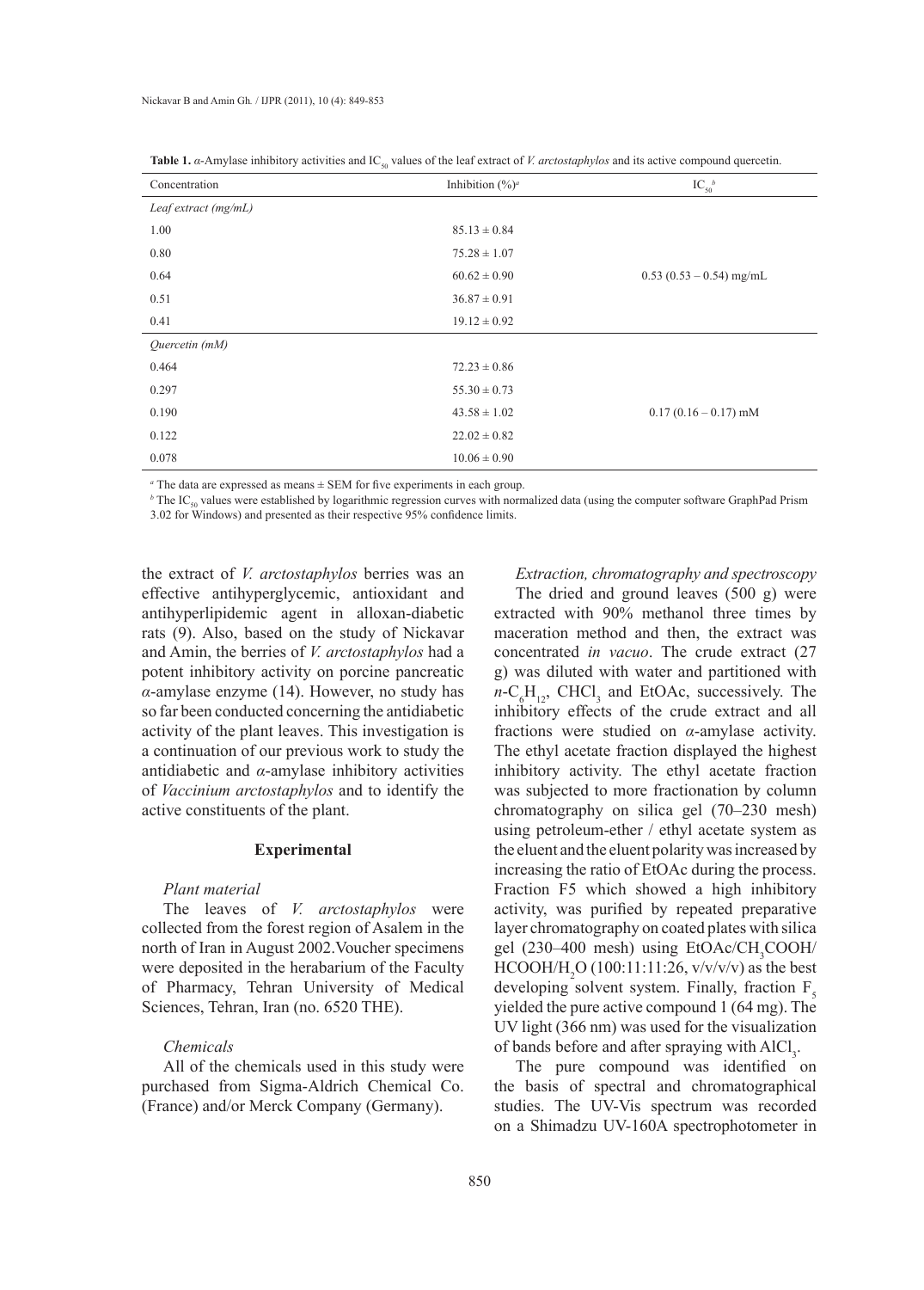

Figure 1. Chemical structure of quercetin.

methanol. The <sup>1</sup>H-NMR and <sup>13</sup>C-NMR spectra were taken on a Bruker FT 500 in DMSO- $d_6$  and chemical shifts were recorded as *δ*-values. The EI-MS was obtained on an Agilent Technologies 5973 spectrometer.

### *α-Amylase inhibition test*

The *α*-amylase inhibitory activity was determined using the method described previously by Nickavar and Amin (15, 16). Briefly, 1 mL of the porcine pancreatic *α*-amylase enzyme solution (0.5 IU/mL) in 20 mM phosphate buffer (pH 6.9) was incubated with 1 mL of each test (at various concentrations) for 30 min. The reaction was initiated by adding 1 mL of 0.5% soluble potato starch solution and the mixture was incubated for 3 min at 25°C. Then, 1 mL of the color reagent (96 mM 3, 5-dinitrosalicylic acid and 5.31 M sodium potassium tartrate in 2 M sodium hydroxide) was added and the mixture was placed in a water bath at 85°C. After 15 min, the reaction mixture was diluted with distilled water and the absorbance value was determined at 540 nm. Individual blanks were prepared for correcting the background absorbance. In this case, the color reagent solution was added prior to the addition of starch solution and the mixture then placed in the water bath immediately. Controls were representative of the 100% enzyme activity. They were conducted in an identical fashion replacing tests with 1 mL of the solvent. Acarbose, a well-known *α*-amylase inhibitor, was used as positive control. The inhibition percentage of *α*-amylase was assessed by the following formulae:

$$
I_{\text{a-amylase}}(\%) = 100 \cdot (\frac{A_{\text{control}} - A_{\text{sample}}}{A_{\text{control}}})
$$

where  $A_{\text{control}}$  is the absorbance of each control and  $A_{\text{sample}}$  is the net absorbance of each sample. The net absorbance of each sample was calculated by following the equation:

$$
A_{\text{sample}} = A_{\text{test}} - A_{\text{blank}}
$$

where  $A_{\text{test}}$  is the absorbance of each test and  $A_{\text{blank}}$  is the absorbance of each blank.

The  $I_{\alpha\text{-amylase}}(\%)$  for each sample was plotted against the logarithm of the sample concentration, and a logarithmic regression curve was established in order to calculate the  $IC_{50}$  valve.

### **Results and Discussion**

The methanol extract of *V. arctostaphylos* leaves showed a dose-dependent inhibitory effect on the *α*-amylase activity  $[IC_{50} = 0.53]$ (0.53–0.54) mg/mL] (Table 1).

In order to identify the active components, solvent-solvent partition performed with  $n\text{-}C_6\text{H}_{12}$ , CHCl<sub>3</sub> and EtOAc, successively. The ethyl acetate fraction revealed the highest activity therefore; it was selected for further separation. The chromatographical analysis of the ethyl acetate fraction showed flavonoid compounds. The most active flavonoid compound was isolated as the pale yellow amorphous powder (64 mg). It had  $R_f = 0.48$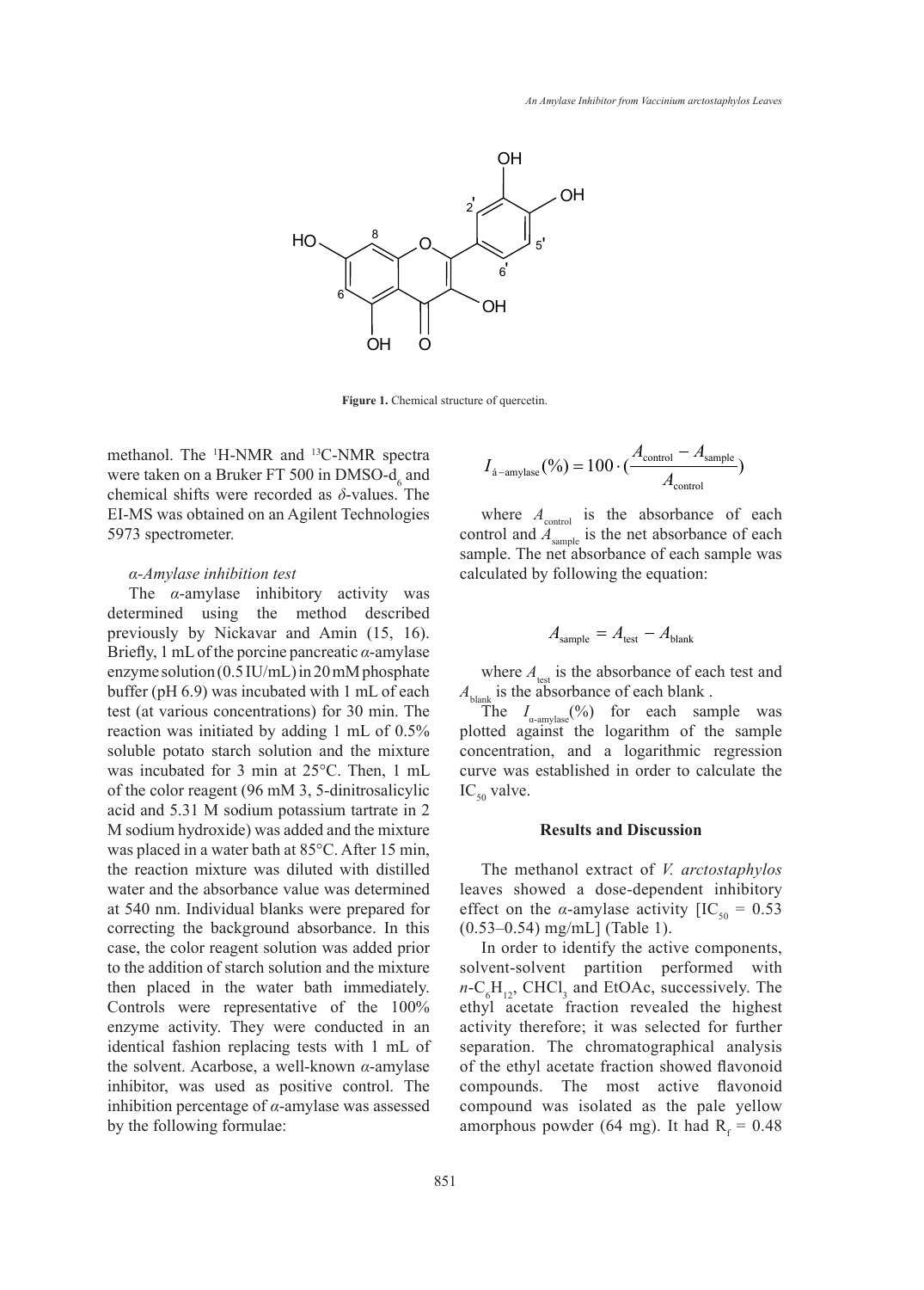on TLC (silica gel 60) with  $EtOAc/CH_{3}COOH/$  $HCOOH/H_2O$  (100:11:11:26,  $v/v/v/v$ ). The spectroscopic data for the compound were as follows:

UV-Vis:  $\lambda_{\text{max}}$  (in CH<sub>3</sub>OH) = 260, 275 (shoulder), 380 nm;  $+$  AlCl<sub>3</sub> = 265, 455 nm;  $+$  $AICI<sub>3</sub> + HCl = 265, 425; + NaOAc = 275, 380$ nm (degradation); + NaOAC +  $H_3BO_3$ : 260,  $395 \text{ nm}$ ; + NaOMe = rapid degradation.

<sup>1</sup>H-NMR (500 MHz, in DMSO-d<sub>6</sub>), δ: 6.15  $(1H, d, J = 1.8 Hz, H-6), 6.39 (1H, d, J = 1.8)$ Hz, H-8), 6.88 (1H, d, *J* = 8.4 Hz, H-5'), 7.53 (1H, dd, *J* = 8.4, 1.9 Hz, H-6'), 7.65 (1H, d,  $J = 1.9$  Hz, H-2<sup>2</sup>).

<sup>13</sup>C-NMR (125 MHz, in DMSO-d<sub>6</sub>), δ: 94.2 (C-8), 99.0 (C-6), 103.8 (C-10), 115.9 (C-2'), 116.5 (C-5'), 120.8 (C-6'), 122.8 (C-1'), 136.5 (C-3), 145.9 (C-3'), 147.6 (C-2'), 148.5 (C-4'), 157.0 (C-5), 161.5 (C-9), 164.8 (C-7), 176.0 (C-4).

EI-MS (70 eV), *m*/*z* (*I*%): 302 (100%) (M+).

The spectral data of the compound showed that it was quercetin (Figure 1) and all of its data were matched with those reported in the literature  $(17)$ .

In this study, quercetin inhibited *α*-amylase activity in a dose-dependent manner. The  $IC_{50}$ values for *α*-amylase inhibition by quercetin and acarbose (as the positive control) were  $0.17$  (0.16 – 0.17) mM and 0.033 (0.031-0.036) mM, respectively (Figure 1 and Table 1).

The genus of *Vaccinium* generally produces a variety of phenolic metabolites especially anthocyanins, flavonols, phenolic acids, procyanidines, *etc* (18). Quercetin has already been isolated from leaves of some species belonging to the genus *Vaccinium* such as *V. reticulatum* and *V. calycinum*, *V. myrtillus*, *V. angustifolium*, *V. vitis-idaea*, *etc* (19-22). Phytochemical studies on the different parts of *V. arctostaphylos* show the occurrence of flavonoids and coumarins in leaves, phenolic acids and their derivatives in leaves and unripe berries and anthocyanins in ripe berries (23- 30) . However, the study is the first report on the inhibitory effect of *V. arctostaphylos* leaves on *α*-amylase and isolation of quercetin as their active component.

Based on these experimental results, it can be concluded that a part of antidiabetic effects

observed from *V. arctostaphylos* leaves might be due to the inhibition of the *α*-amylase by the flavonoid quercetin.

#### **References**

- Ali H, Houghton PJ and Soumyanath A. alpha-amylase (1) inhibitory activity of some Malaysian plants used to treat diabetes; with particular reference to *Phyllanthus amarus*. *J. Ethnopharmacol.* (2006) 107: 449-455.
- Li YH, Wen SP, Kota BP, Peng G, Li GQ, Yamahara (2) J and Roufogalis BD. *Punica granatum* flower extract, a potent alpha-glucosidase inhibitor, improves postprandial hyperglycemia in Zucker diabetic fatty rats. *J. Ethnopharmacol.* (2005) 99: 239-244.
- $(3)$  Ye F, Shen Z and Xie M. Alpha-glucosidase inhibition from a Chinese medical herb (*Ramulus mori*) in normal and diabetic rats and mice. *Phytomedicine* (2002) 9: 161-166.
- Funke I and Melzig MF. Traditionally used plants in (4) diabetes therapy: phytotherapeutics as inhibitors of alpha-amylase activity. *Braz. J. Pharmacogn.* (2006) 16: 1-5.
- (5) Kwon YI, Jang HD and Shetty K. Evaluation of *Rhodiold crenulata* and *Rhodiold rosea* for management of Type II diabetes and hypertension. *Asia Pac. J. Clin. Nutr.* (2006) 15: 425-432.
- Martineau LC, Couture A, Spoor D, Benhaddou-(6) Andaloussi A, Harris C, Meddah B, Leduc C, Burt A, Vuong T, Mai Le P, Prentki M, Bennett SA, Arnason JT and Haddad PS. Anti-diabetic properties of the Canadian lowbush blueberry *Vaccinium angustifolium* Ait. *Phytomedicine* (2006) 13: 612-623.
- Wang L, Zhang XT, Zhang HY, Yao HY and (7) Zhang H. Effect of *Vaccinium bracteatum* Thunb. leaves extract on blood glucose and plasma lipid levels in streptozotocin-induced diabetic mice. *J. Ethnopharmacol.* (2010) 130: 465-469.
- Helmstädter A and Schuster N. *Vaccinium myrtillus* as (8) an antidiabetic medicinal plant - Research through the ages. *Pharmazie* (2010) 65: 315-321.
- Feshani AM, Kouhsari SM and Mohammadi S. (9) *Vaccinium arctostaphylos*, a common herbal medicine in Iran: Molecular and biochemical study of its antidiabetic effects on alloxan-diabetic Wistar rats. *J. Ethnopharmacol.* (2011) 133: 67-74.
- Morazzoni P and Bombardelli E. *Vaccinium myrtillus* (10) L. *Fitoterapia* (1996) 67: 3-29.
- (11) Mozaffarian V. A Dictionary of Iranian Plants Names. Farhang Moaser Publishers, Tehran (1998) 570.
- Amin G. *Popular Medicinal Plants of Iran.* Research (12) Deputy of Health Ministry, Tehran (1991) 126.
- (13) Abidov M, Ramazanov A, Jimenez DRM and Chkhikvishvili I. Effect of Blueberin on fasting glucose, C-reactive protein and plasma aminotransferases, in female volunteers with diabetes type 2: double-blind, placebo controlled clinical study. *Georgian Med. News* (2006) 66-71.